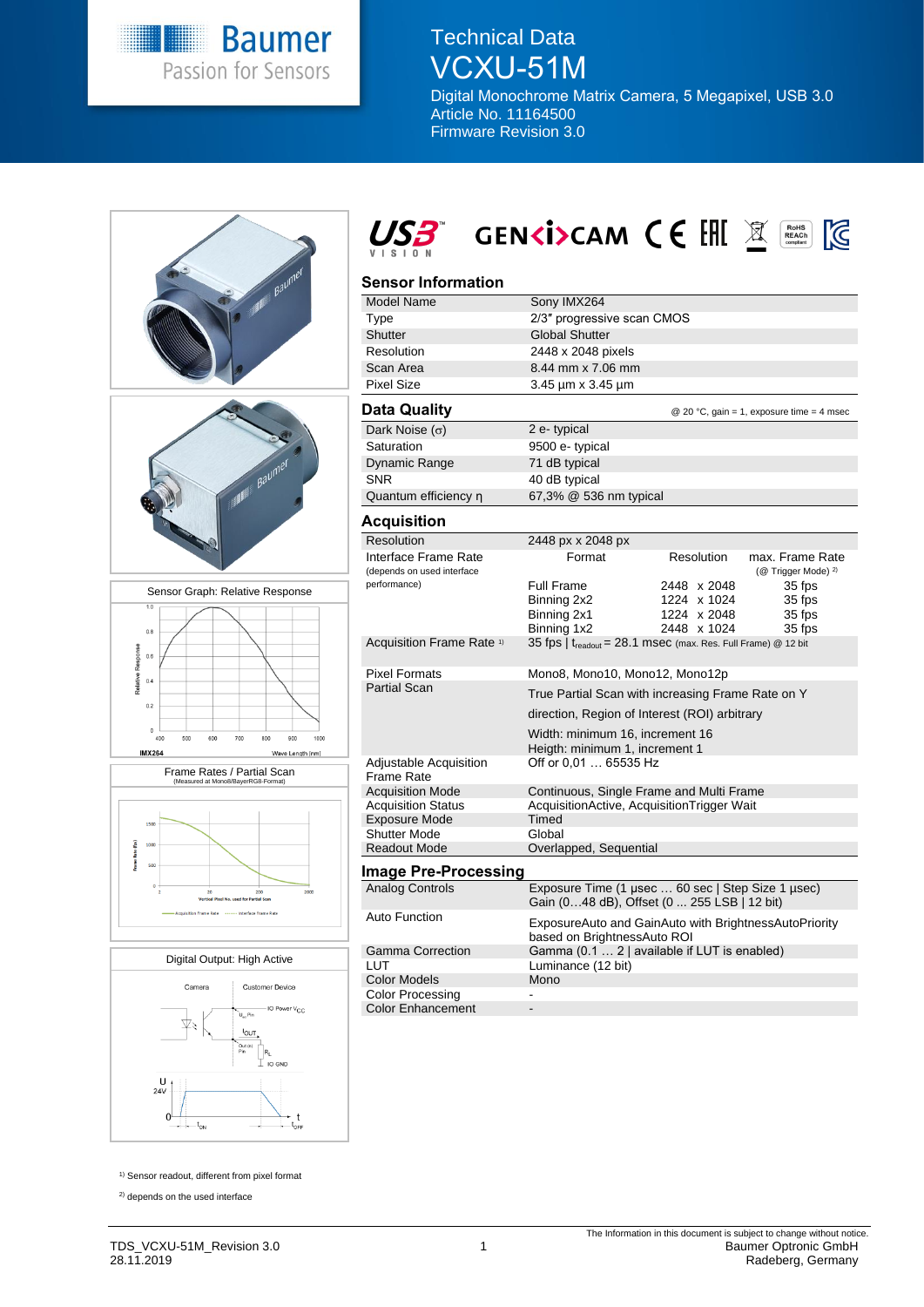

## **Image Pre-Processing**

| <b>Color Tolerance</b>         | -                                                      |
|--------------------------------|--------------------------------------------------------|
| <b>Binning Horizontal</b>      | 1 or $2$                                               |
| <b>Binning Vertical</b>        | 1 or 2                                                 |
| Image Flipping                 | Horizontal, vertical                                   |
| <b>Defect Pixel Correction</b> | via Defect Pixel List with up to 512 Pixel Coordinates |
| <b>Fix Pattern Noise</b>       | $\overline{\phantom{0}}$                               |
| Correction                     |                                                        |

# **Process Synchronization**

| Off (Free Running), On (Trigger)                                                  |
|-----------------------------------------------------------------------------------|
| Readout                                                                           |
| Hardware (Line0, 1, 2), Software, Counter 1, 2 End, All or<br>Off                 |
| fixed Trigger Delay out of treadout: 1)                                           |
| 32 µsec @ 12 bit                                                                  |
| max. Trigger Delay during treadout: 1)                                            |
| 40,4 µsec @ 12 bit                                                                |
| 0  2 sec, Tracking and buffering of up to 256 triggers                            |
| via Exposure Active                                                               |
| $t_{\text{delay flash}} \leq 3$ µSeC, $t_{\text{duration}} = t_{\text{exposure}}$ |
| yes, via Counter and Trigger Source                                               |
|                                                                                   |
|                                                                                   |

| Digital I/Os          |                                                    |
|-----------------------|----------------------------------------------------|
| Lines                 | Input: Line 0, Output: Line3, GPIO: Line 1, Line 2 |
| <b>Output Sources</b> | Off, ExposureActive, Timer1, ReadoutActive,        |
|                       | UserOutput 1-3 and TriggerReady                    |
| Line Debouncer        | Low and high signal separately selectable          |
|                       | Debouncing Time 0  5 msec, Step Size: 1 usec       |
|                       |                                                    |

# **Memory**

| Image Buffer        | 445 MB                                                 |
|---------------------|--------------------------------------------------------|
|                     | 31 Images (Trigger Mode) / 1 Image (Free Running Mode) |
| Non-volatile Memory | 128 kb                                                 |

# **Interface Data**

Interface USB3.0 (5000 Mbits/sec) USB Vendor ID / Product ID

|  |  |  | <b>USB 3 Vision<sup>®</sup> Features</b> |
|--|--|--|------------------------------------------|
|--|--|--|------------------------------------------|

| Events<br>Transmission via Asynchronous<br>Message Channel | DeviceTemperatureStatusChanged, EventLost,<br>ExposureEnd, ExposureStart, FrameEnd, FrameStart,<br>FrameTransferSkipped, Line02 FallingEdge, Line02<br>RisingEdge, TransferBufferFull, TransferBufferReady,<br>TriggerOverlapped, TriggerReady, TriggerSkipped |
|------------------------------------------------------------|----------------------------------------------------------------------------------------------------------------------------------------------------------------------------------------------------------------------------------------------------------------|
| <b>Frame Counter</b>                                       | up to $2^{32}$                                                                                                                                                                                                                                                 |
| Payload Size                                               | 0  10027232 Byte                                                                                                                                                                                                                                               |
| Timestamp                                                  | 64 bit, resolution in nsec, increment = 10                                                                                                                                                                                                                     |
| <b>USB Vision</b>                                          | v1.0.1                                                                                                                                                                                                                                                         |

0x2825 / 0x145

### **Interfaces and Connectors**

| Data and Power Interface | <b>USB 3.0</b><br><b>USB 2.0</b><br>Connector: | Transfer Rate 5000 Mbits/sec<br>Transfer Rate 480 Mbits/sec<br>USB 3.0 Micro B |                                                                                        |
|--------------------------|------------------------------------------------|--------------------------------------------------------------------------------|----------------------------------------------------------------------------------------|
|                          | <b>Pin</b><br>Assignment:                      | 1 - VBUS<br>$2 - D -$<br>$3 - D +$<br>$4 - ID$<br>$5 - GND$                    | 6 - MicB SSTX-<br>7 - MicB SSTX+<br>8 - GND DRAIN<br>9 - MicB SSRX-<br>10 - MicB SSRX+ |
|                          |                                                |                                                                                |                                                                                        |

1) Sensor readout, different from pixel format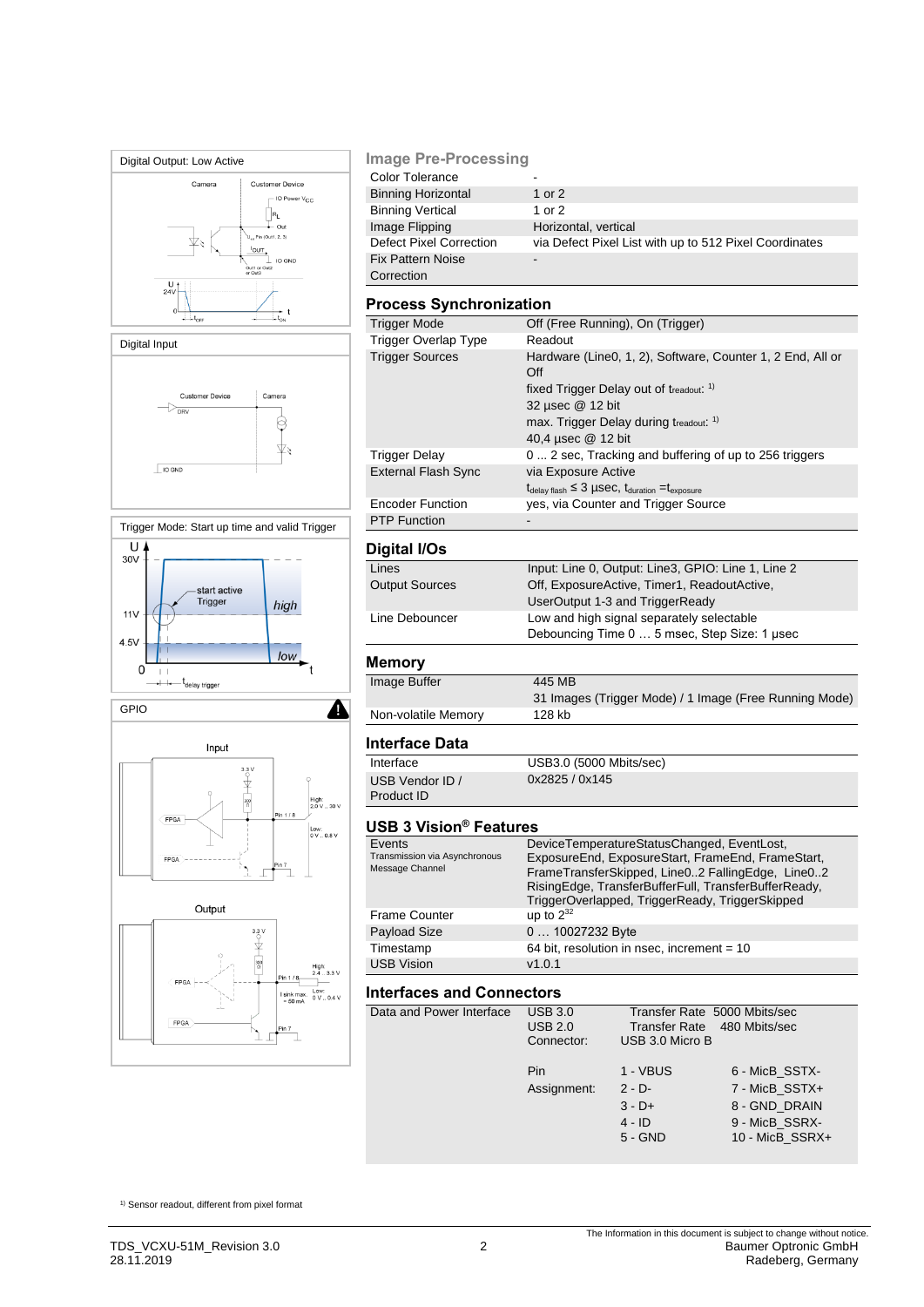

### **LED Signalling**

| . . |             |                              |
|-----|-------------|------------------------------|
| LED | Green flash | Power on, no link active     |
|     | Green       | Link active USB 3.0          |
|     | Red         | Error or Link active USB 2.0 |
|     | Yellow      | Sensor Readout activity      |
|     | Red flash   | Update                       |
|     |             |                              |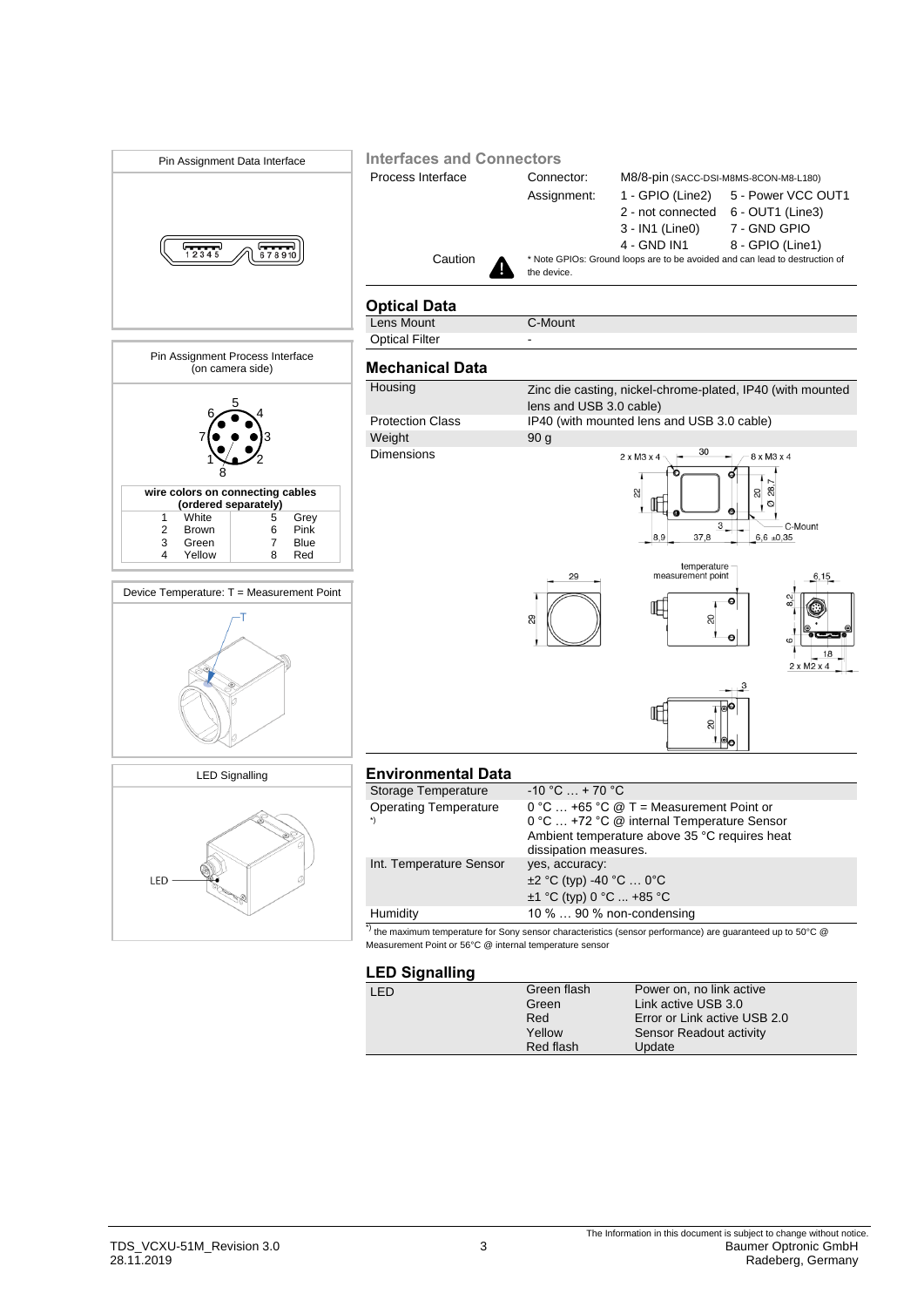| <b>Electrical Data</b>   |                                                                                                                                            |  |  |
|--------------------------|--------------------------------------------------------------------------------------------------------------------------------------------|--|--|
| <b>Power Supply</b>      | bus powered via USB3.0 interface                                                                                                           |  |  |
| <b>Power Consumption</b> | approx. 2.7 W $@$ 35 fps                                                                                                                   |  |  |
|                          | (Factory Setting "Default")                                                                                                                |  |  |
| Digital Input            | Optocoupler                                                                                                                                |  |  |
|                          | $U_{\text{IN(low)}}$ : 0.0  4.5 VDC                                                                                                        |  |  |
|                          | $U_{IN(high)}$ : 11.0  30.0 VDC                                                                                                            |  |  |
|                          | $I_{IN}$ : 3.0  10.0 mA<br>min. Impulse Length: 2.0 usec                                                                                   |  |  |
| Digital Output           | Optocoupler                                                                                                                                |  |  |
|                          | $U_{\text{EXT}}$ 5  30 V DC                                                                                                                |  |  |
|                          | $I_{\text{OUT}}$ : max. 50 mA                                                                                                              |  |  |
|                          | $t_{ON}$ = typ. 3 µsec<br>$t_{\text{OFF}}$ = typ. 40 µsec                                                                                  |  |  |
| <b>GPIO</b>              | direct, without optocoupler                                                                                                                |  |  |
| GPIO used as Input:      | $U_{\text{IN(low)}}$ : 0.0  0.8 VDC                                                                                                        |  |  |
|                          | $U_{\text{IN(high)}}$ : 2.0  30.0 VDC                                                                                                      |  |  |
|                          | min. Impulse Length: 2.0 usec                                                                                                              |  |  |
| GPIO used as Output:     | $U_{\text{Out(low)}}$ : 0.0  0.4 VDC ( $I_{\text{sink max}}$ : 50 mA)                                                                      |  |  |
|                          | $U_{\text{Out(high)}}$ : 2.4 $\dots$ 3.3VDC ( $I_{\text{max}}$ : 1 mA)                                                                     |  |  |
| Caution                  | * The General Purpose I/Os (GPIOs) are not potential-free and do not                                                                       |  |  |
|                          | have an overrun cut-off. Incorrect wiring (overvoltage, undervoltage or<br>voltage reversal) can lead to defects in the electronic system. |  |  |
|                          | Ground loops are to be avoided and can lead to destruction of the device.                                                                  |  |  |

# **Conformity**

| Conformity                    | CE, RoHS, REACH, KC, EAC                                                                         |  |
|-------------------------------|--------------------------------------------------------------------------------------------------|--|
| KC Registration No. / Date    | MSIP-REI-BkR-VCXU-50M / 28.04.2017                                                               |  |
| <b>MTBF</b>                   | 56 years $\textcircled{2}$ T = 45 °C / 36 years $\textcircled{2}$ T = 60 °C                      |  |
|                               | $T = Measurement$ Point                                                                          |  |
| GenICam <sup>™</sup> Features |                                                                                                  |  |
| <b>Short Exposure Range</b>   | yes, ShortExposureTimeEnable                                                                     |  |
|                               | Short Exposure Range 1 usec  60 sec                                                              |  |
|                               | Default Exposure Range 15 usec  60 sec                                                           |  |
| Timer                         | Timer Selector: Timer Selector: Timer 1                                                          |  |
|                               | TimerTriggerSource:                                                                              |  |
|                               | Line0, SoftwareTrigger, ExposureStart, ExposureEnd,<br>FrameTransferSkipped, TriggerSkipped, Off |  |
|                               | 0 µsec  2 sec, Step Size: 1 µsec<br>TimerDelay:                                                  |  |
|                               | TimerDuration: 4 usec  2 sec. Step Size: 1 usec                                                  |  |
| Counter                       | Counter Selector: Counter 1, Counter 2                                                           |  |
|                               | CounterValue: 0  65535                                                                           |  |
|                               | Counter Event Source: Counter1 End or Counter2 End.                                              |  |
|                               | ExposureActive, FrameTransferSkipped, FrameTrigger,                                              |  |
|                               | TriggerSkipped, Line02 and Off                                                                   |  |
|                               | Counter Reset Source: Counter1End, Counter2End,                                                  |  |
|                               | Line 0.2                                                                                         |  |
| Sequencer                     | Sequencer Characteristics:                                                                       |  |
|                               | up to 128 sets,                                                                                  |  |
|                               | up to 4 possible pathes for triggered set transitions,                                           |  |
|                               | 6 trigger sources: Counter1End, Counter2End,                                                     |  |
|                               | ExposureActive, Line02, ReadoutActive, Timer1End                                                 |  |
|                               | Sequencer Parameters for Exposure, Gain, Trigger, ROI                                            |  |
|                               | and Output:                                                                                      |  |
|                               | ExposureTime, CounterDuration, CounterEventActivation,                                           |  |
|                               | CounterEventSource, CounterResetSource,                                                          |  |
|                               | ExposureMode, ExposureTime, Gain, Height, OffsetX,                                               |  |
|                               | OffsetY, TriggerMode, UserOutputValue,                                                           |  |
|                               | UserOutputValueAll, Width                                                                        |  |